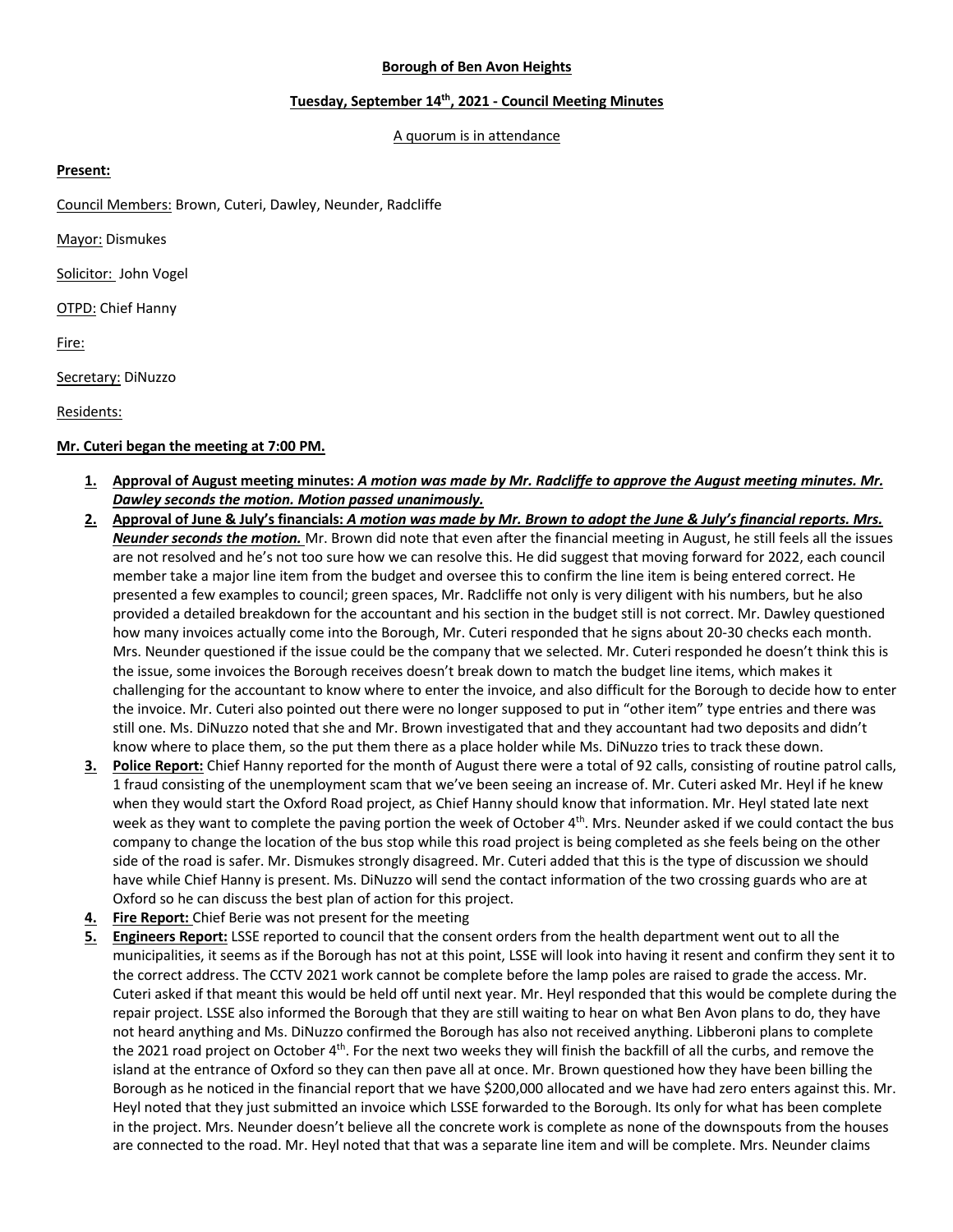residents are alarmed as there is no longer spray paint on the grass indicating where these are located. Mr. Heyl will double check with the address Mrs. Neunder provided.

A motion was made by Mr. Dawley to amend the agenda. Mr. Brown seconds the motion. Mr. Brown just wants to confirm that the payment is on budget. Mr. Cuteri responded that yes, the current payment would be on budget. There could be some change orders between now and the final payment. *Motion passed unanimously. A motion was made by Mr. Brown to pay the current outstanding invoice to the contractor in the amount of \$148,399.28. Mrs. Neunder seconds the motion. The motion passed unanimously.* Mr. Vogel noted that this agenda was changed because the council was only made aware of this payment at the meeting. Mr. Heyl ended his report with the note that LSSE had provided the Borough and SOA which will provide assistance with the consent order. Mr. Dismukes questioned the stormwater work that needs to be done in 2022, he was unaware of this. Mr. Cuteri noted that it was a large amount of work and we could not just add it to this year's project. Mr. Heyl explained that the contractor found a rogue pipe that didn't show up on any of the maps; what it actually does is goes across the street, a 90 degree turn through a resident's property, under the resident's driveway and ends there. The contractor plans to fully pick up the line and connect it to the inlet. Mr. Dismukes and other council members raised their concerns on paving that road twice. Mr. Cuteri asked if there was an issue if we didn't fix this. Mr. Heyl stated that the water will continue to back up and eventually the system will break down. It could perhaps wait until the next paving cycle.

- **6. Public Comment:** There was no public comment at this meeting.
- **7. Insurance Presentation – Jamie Northey:** Ms. Northey explained that the McGowan company works with a lot of small municipalities, like Ben Avon Heights. She presented council with handouts of the breakdown of the insurance policies she'd be discussing. The policy was created using Trident which is part of the argo group which ranks second in the nation. Ms. Northey noted that the carrier builds in a ton of enhancements, they cannot but removed but they can be modified. Council members began to suggest items to remove. Mr. Cuteri reminded council that our current policy has these items in place and it's standard. We're seeing the minimums, but we can't change them. Mr. Dismukes raised a question, he stated that the Borough owns a foot around the perimeter of the Borough. Mr. Cuteri responded, that that's just land. Ms. Northey added that the liability insurance will cover any property that the Borough does own. A questioned was raised about sewage, Ms. Northey asked how many miles of sewage we had, Ms. DiNuzzo will request this information from the engineer. Ms. Northey noted the current policy did not have this coverage, but once she has the miles she can get back to the Borough. She also noted that it would be a good idea that the Borough should put in place some policies and procedures, and her office has templates the Borough can work from. Ms. Northey did note that the current policy did not have auto, but it would be a good idea to have it for when Jessica is running errands for the Borough. Council members were a little hesitant on the cyber protection. Ms. Northey did note that the current policy did have this.

At the end of the presentation Ms. Northey noted the total premium with the policy would be \$8,971.00. In 2020 the Borough spent \$9,930.00. Mr. Brown suggested that we assign a council member to review this before council votes on if they would like to go with The McGowan company. Mrs. Neunder spoke up reminding Mr. Brown that she is the council person who reviews the insurance policies and this was her first time also reviewing. Mr. Brown was against voting on the insurance policy as Mrs. Neunder has not reviewed this policy yet, Mrs. Neunder agreed. Ms. DiNuzzo confirmed our October meeting is October 12<sup>th</sup> and the policy ends the 17<sup>th</sup>. This will be put on the agenda to vote on in October, allowing Mrs. Neunder to review this.

- 8. Greenspaces: Mr. Radcliffe informed council that fall leaf pick up will begin on the 28<sup>th</sup> of October and run until the 6<sup>th</sup> of December. Mrs. Neunder asked if that included the spring leaf pick up still. Mr. Radcliffe stated he believes we have to vote on that, for the 2022 budget. The new fencing should be in the next 3-4 weeks. The only other topic Mr. Radcliffe wanted to discuss was some neighbors have been complaining that residents are putting out their garbage early, like Friday morning. Mr. Radcliffe's understanding is garbage should not be put out until 5pm Sunday evening. He's seen Saturday stuff being put out and now Friday. Mr. Brown asked if we had an ordinance that stated this and what if you pick up leaves and put them on the curb on a Thursday, when I clean them up. Mr. Vogel will look into some ordinances to present to council. Ms. DiNuzzo will look to see what the Borough has on file.
- **9. Junk Car Ordinance:** Mr. Cuteri noticed item 15 and 16 were incorrectly listed. *A motion to adopt Ordinance 347 with the deletion of item number 15 and 16 in section one was made by Mr. Radcliffe. Mrs. Neunder seconds the motion. Mr. Brown abstains. The motion passes.*
- **10. Planning Commission Hearing:** Mr. Cuteri informed council that we're going to schedule another meeting soon, he needs to reach out to HRG and discuss the next steps.
- **11. Executive session:** started at 8:50 pm

Meeting resumed at 8:56 pm

Meeting ended at 8:57 pm